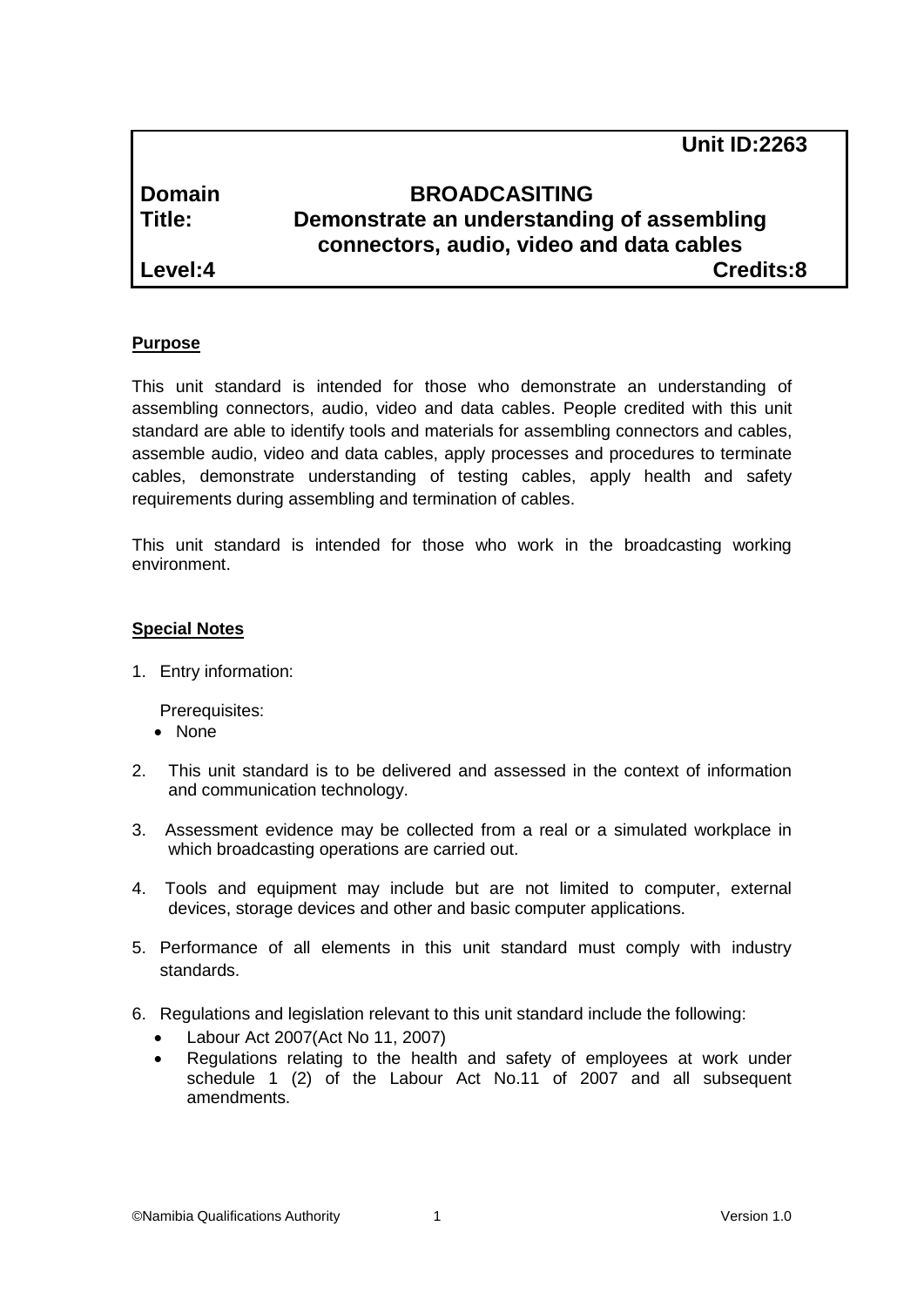# **Quality Assurance Requirements**

This unit standard and others within this subfield may be awarded by institutions which meet the accreditation requirements set by the Namibia Qualifications Authority and the Namibia Training Authority and which comply with the national assessment and moderation requirements. Details of specific accreditation requirements and the national assessment arrangements are available from the Namibia Qualifications Authority and the Namibia Training Authority on [www.nta.com.na](http://www.nta.com.na/)

# **Elements and Performance Criteria**

# **Element 1: Identify tools and materials for assembling connectors and cables**

## **Performance Criteria**

- 1.1 Material, equipment and tools are identified and explained.
- 1.2 Types of connectors are identified and explained according to their functions.
- 1.3 Types of cables are identified and explained according to their properties and functions.

## **Element 2: Assemble audio, video and data cables**

#### **Performance Criteria**

- 2.1 Required material, equipment and tools are identified and explained.
- 2.2 Cables are cut as per the required length.
- 2.3 Cable and connector are joined using the correct procedures.
- 2.4 Joining methods are explained in terms of reliability.

#### **Element 3: Apply processes and procedures to terminate cables**

#### **Performance Criteria**

- 3.1 Required material, equipment and tools are identified and explained.
- 3.2 Cables are terminated with specified connectors.
- 3.3 Outdoor connectors are sealed as per standards.
- 3.4 Quality inspection and tests are performed according to requirements.
- 3.5 Possible problems and solutions are discussed.